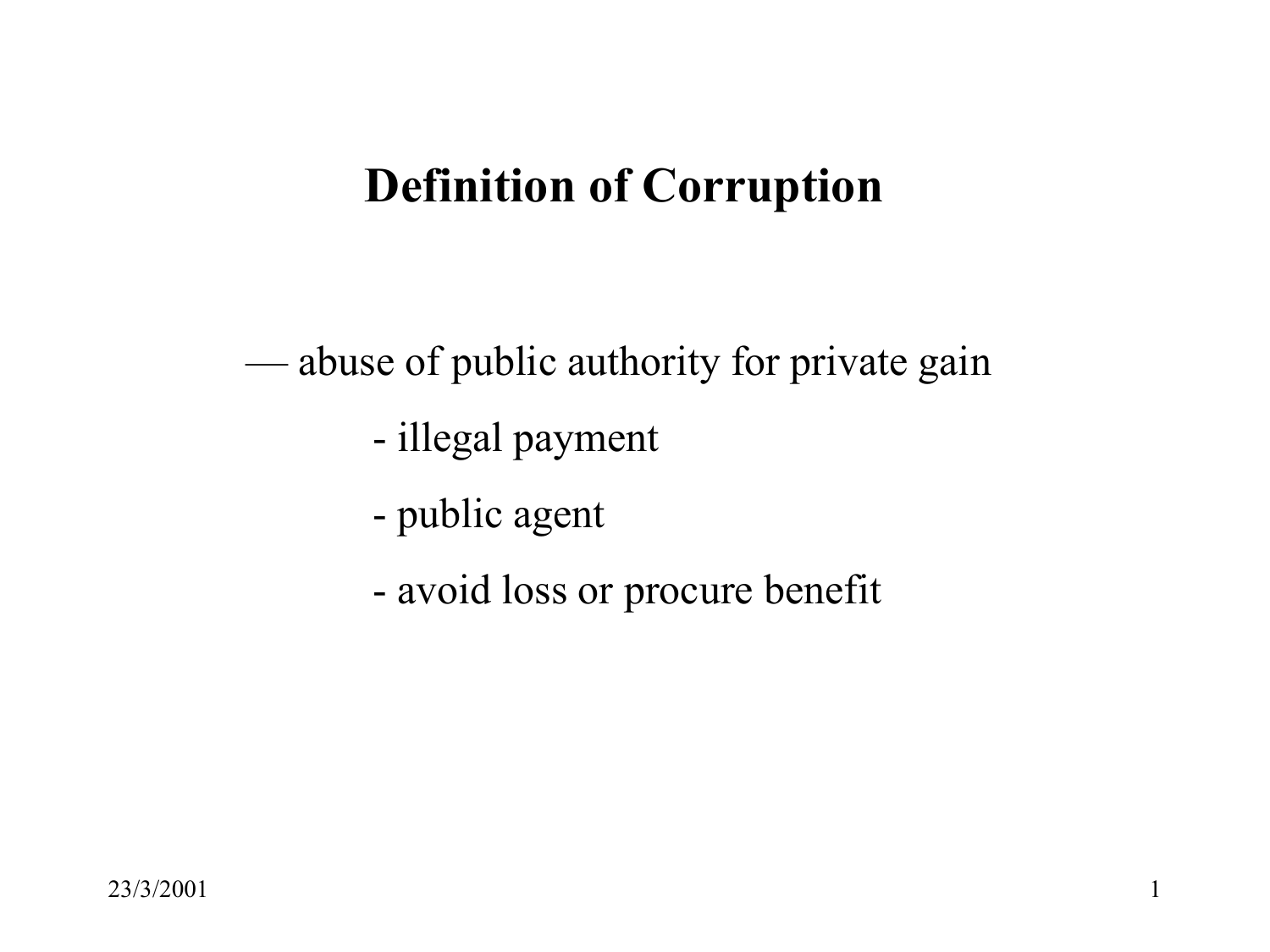#### Broad Classification

— collusive

— extortionary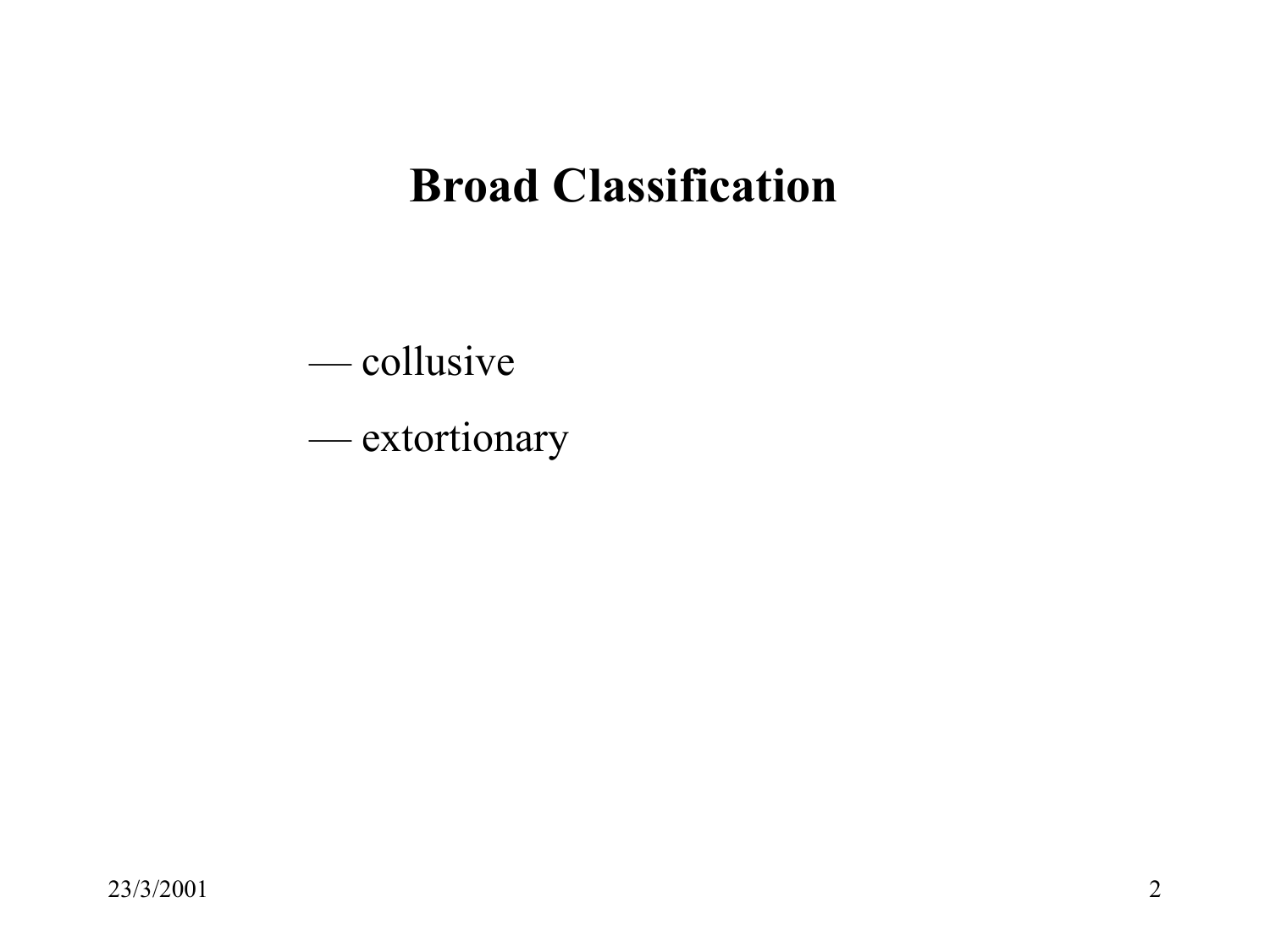# Collusive

- shrouded in secrecy
- both bribe giver and taker benefit

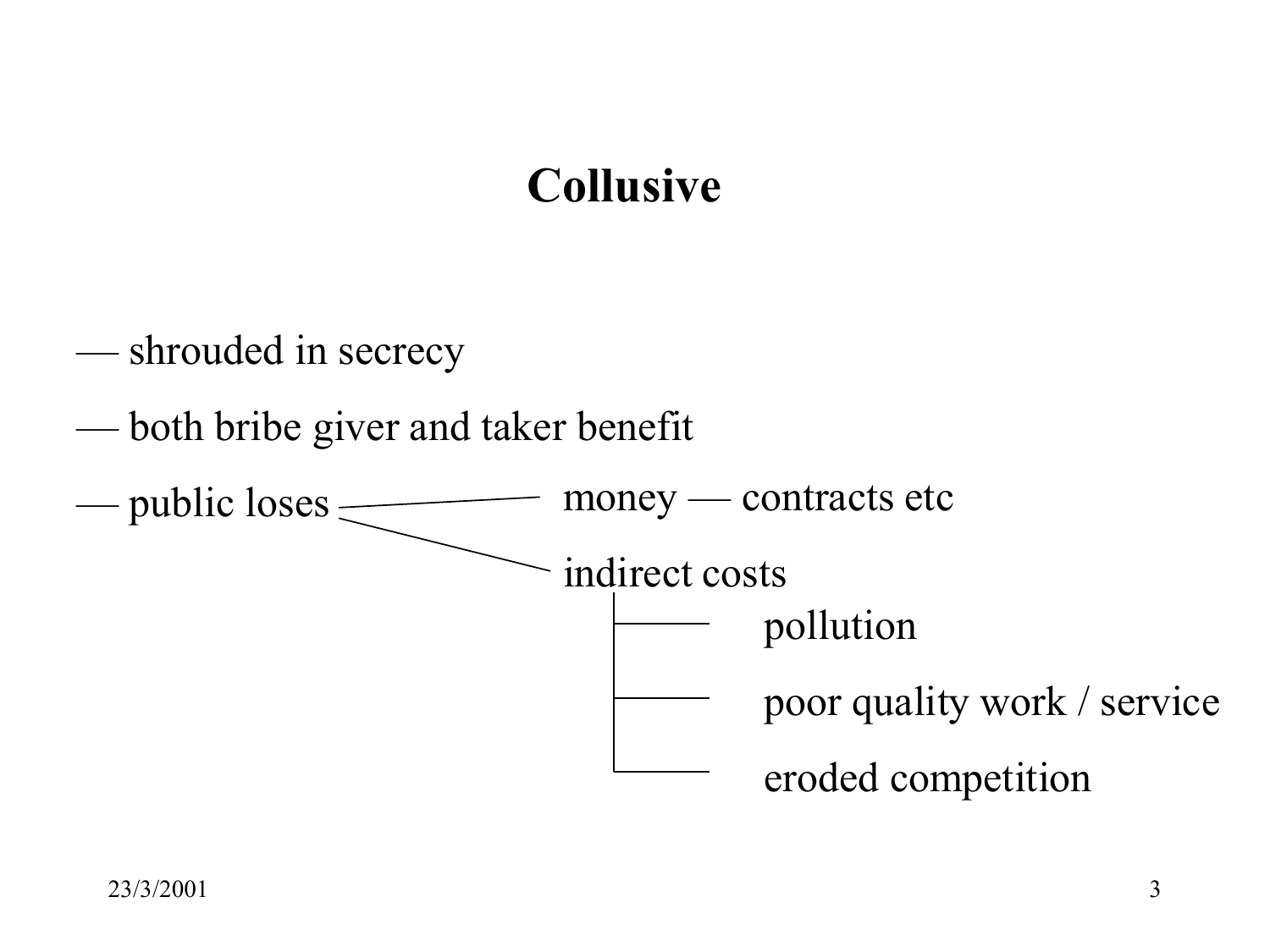# **Extortionary**

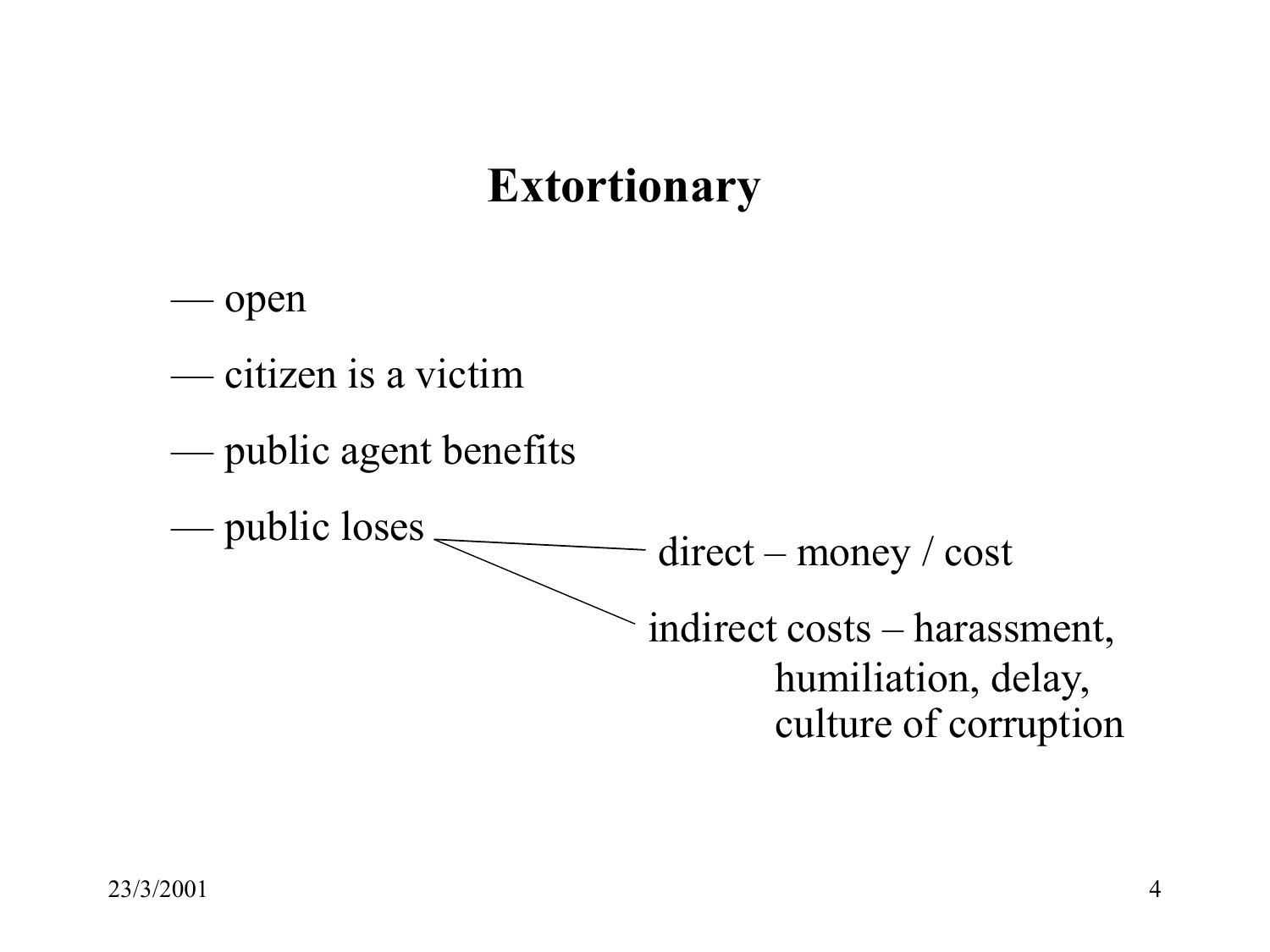### Two Alibis

— culture issue

— values issue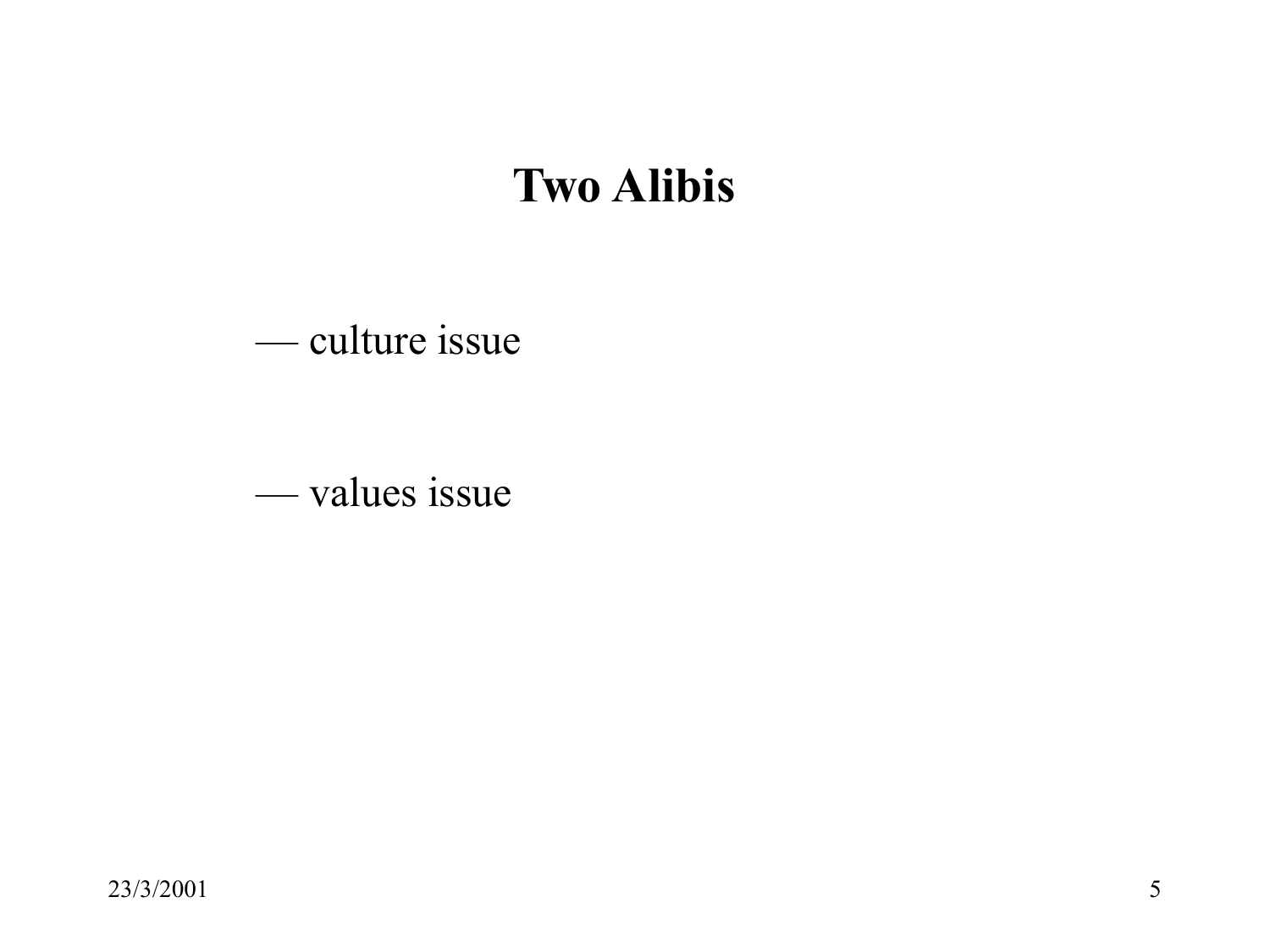# Culture Issue

- distinction between public domain / private domain
- more an issue of evolution / stage of political development
- all nations had similar problems
- institutional mechanisms change culture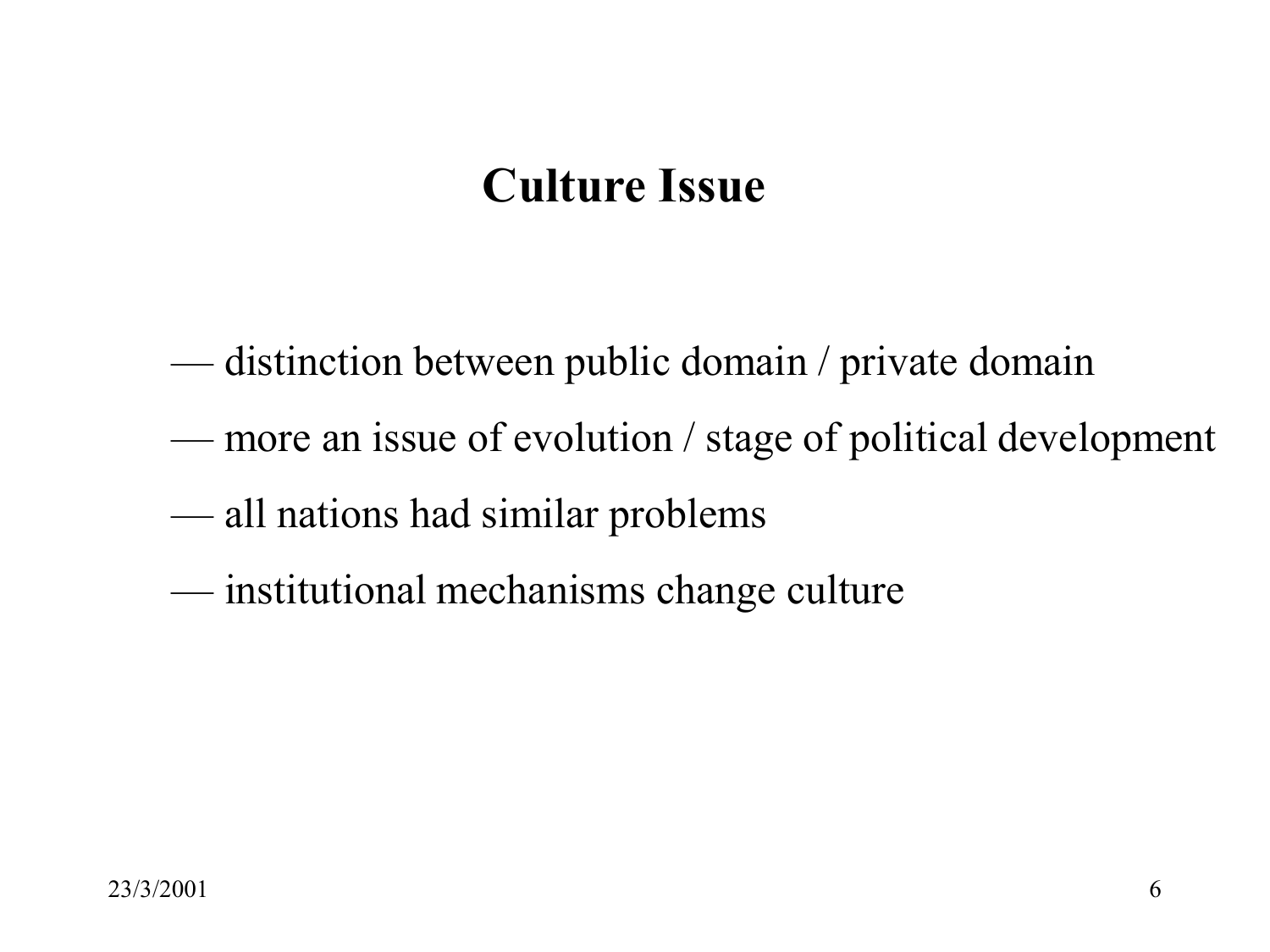#### Values Issue

- human nature vs. behaviour
- nature cannot be changed

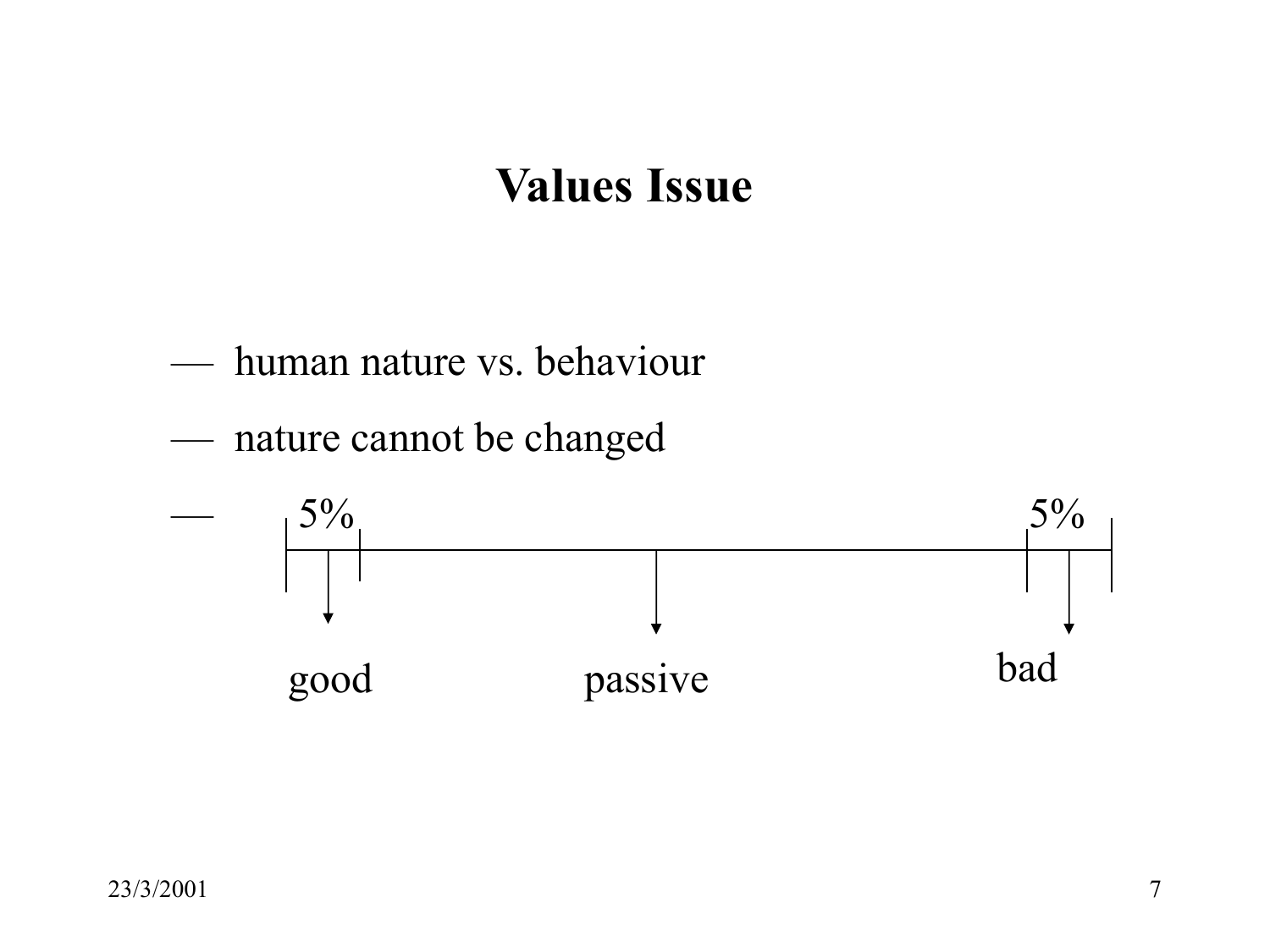### Values





all times

all segments of population age/ gender/ caste / language/ religion / region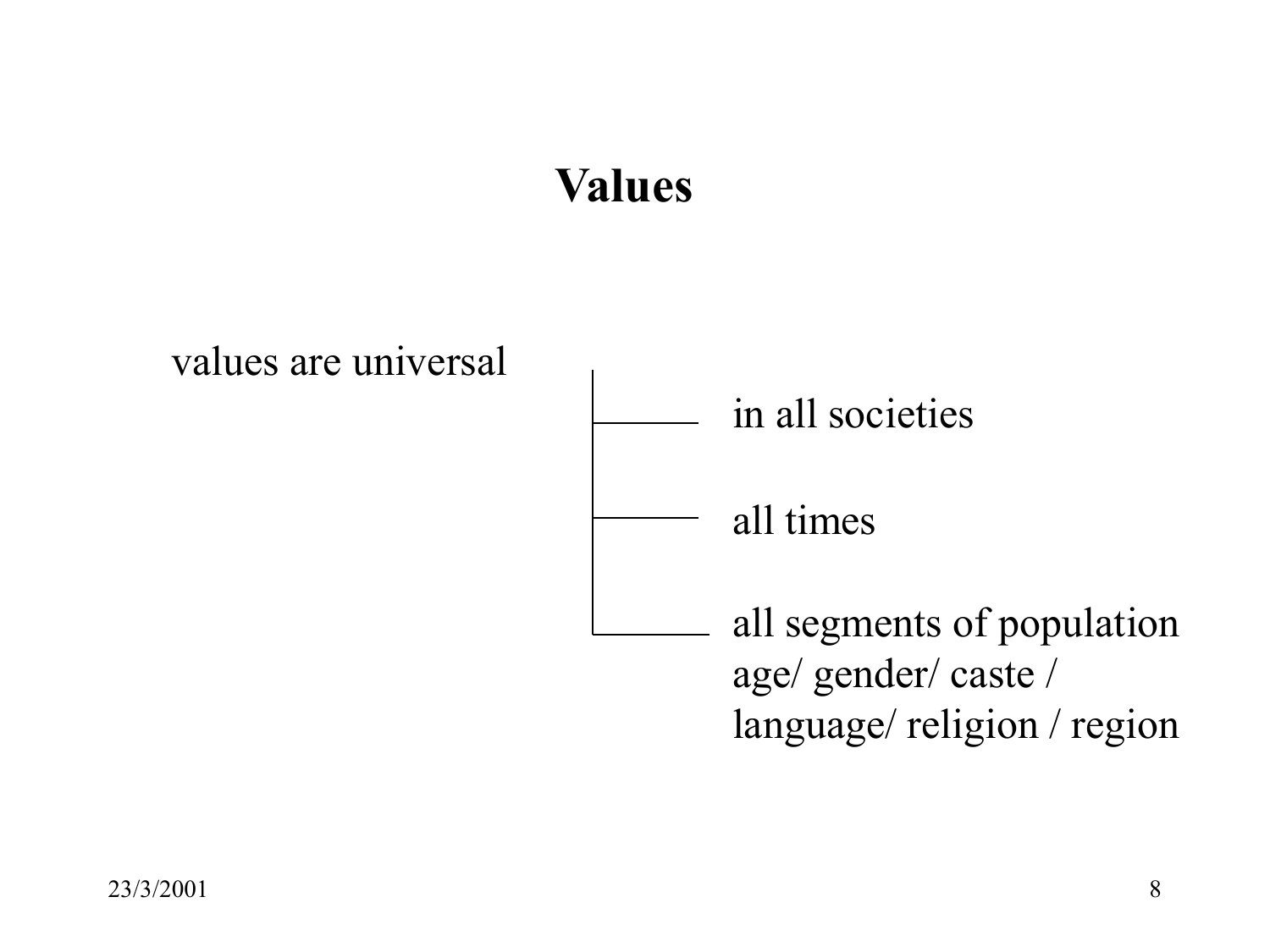## Behaviour Changes with Risks and Rewards

- this insight is critical in fighting corruption
- high risk & low reward  $\Rightarrow$  corruption is curbed
- low risk & high reward  $\Rightarrow$  corruption thrives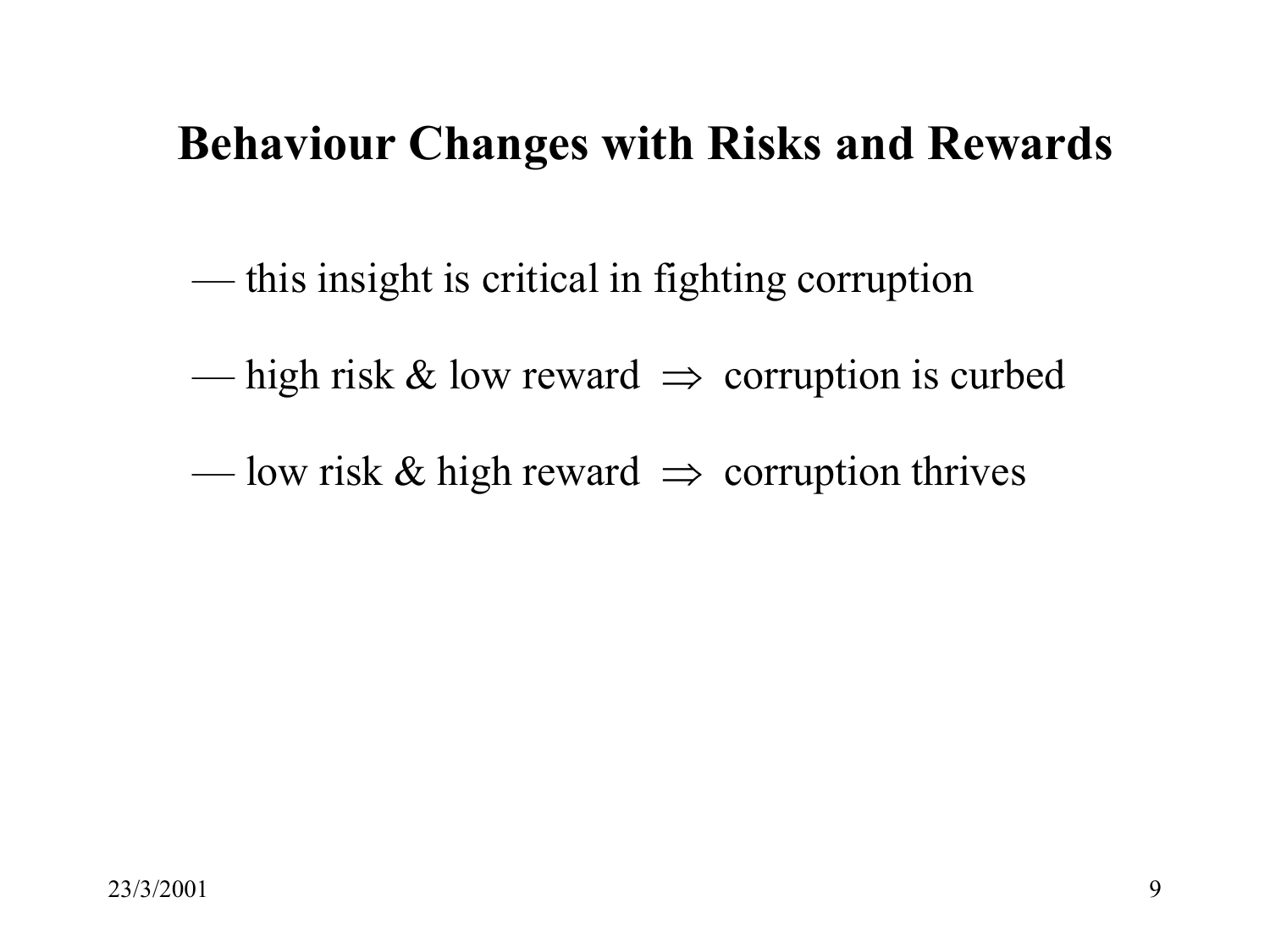### How do we Increase Risks & Minimise Rewards?

- fair competition public scrutiny
- rule of law liberty of citizens
- independent crime investigation
- transparency in public appointments
- effective judicial process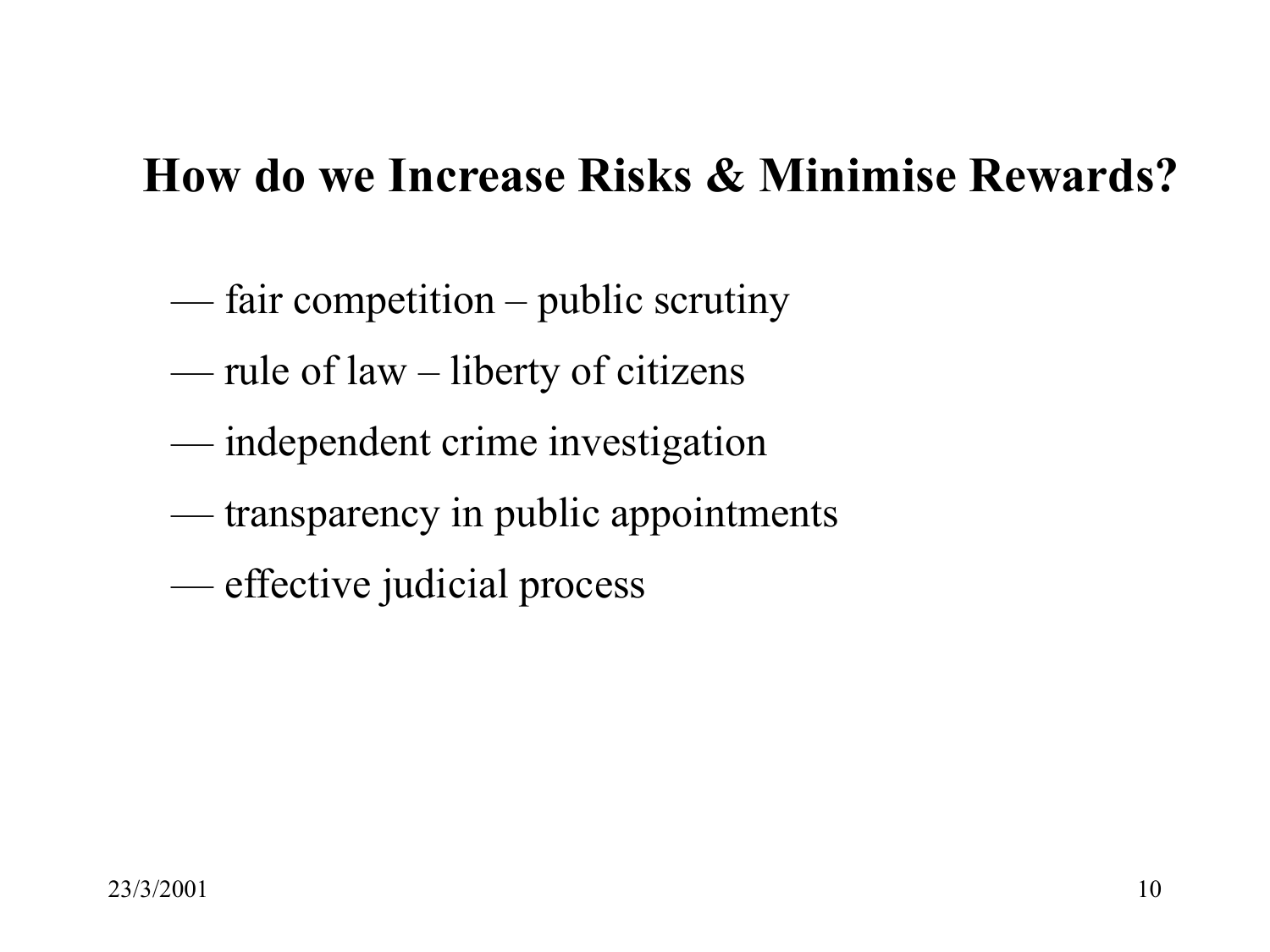# Is Economic Liberalization Enough?

- liberalization necessary, but not sufficient
- licence-permit-quota-raj (LPQ) dismantled
- replaced by liberalization-privatization-globalization raj
- corruption in economic fields on the decline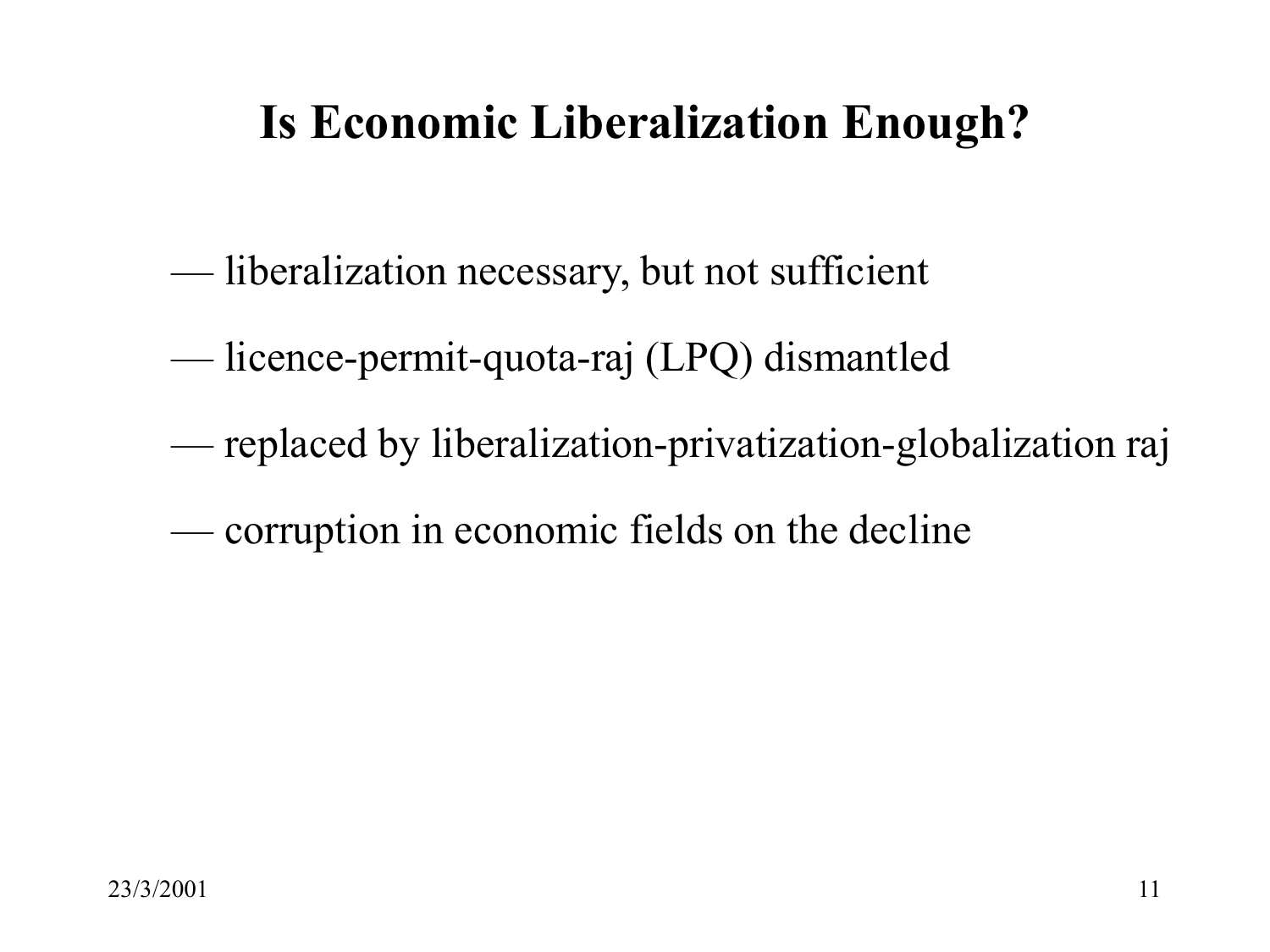## Corruption Increases Elsewhere

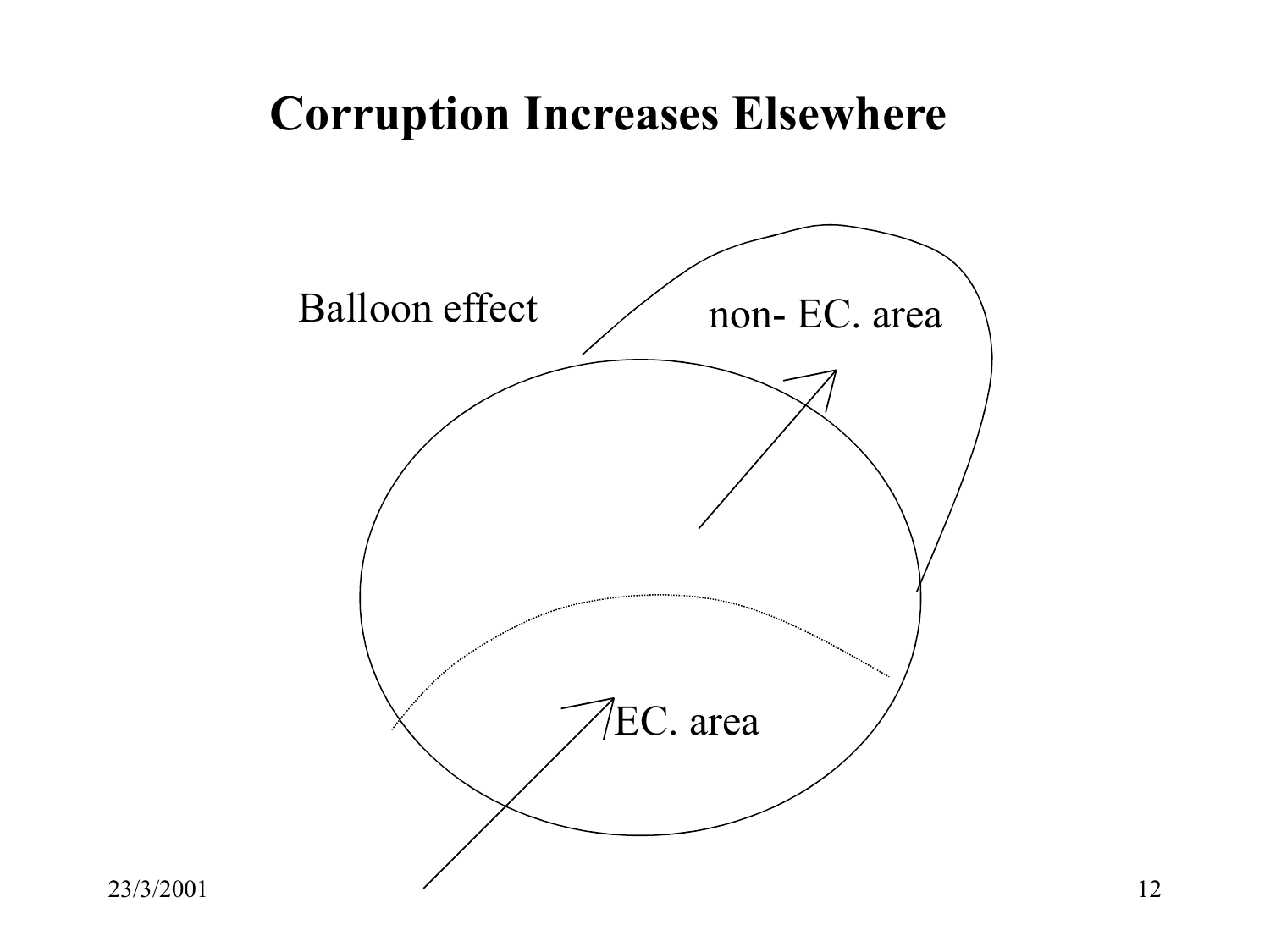# Corruption Increases

- defense purchases
- one time corruption
	- PSU privatization
	- power purchase agreements with private power plants
- corruption in policing
- corruption in justice administration
- rise of criminalization and mafia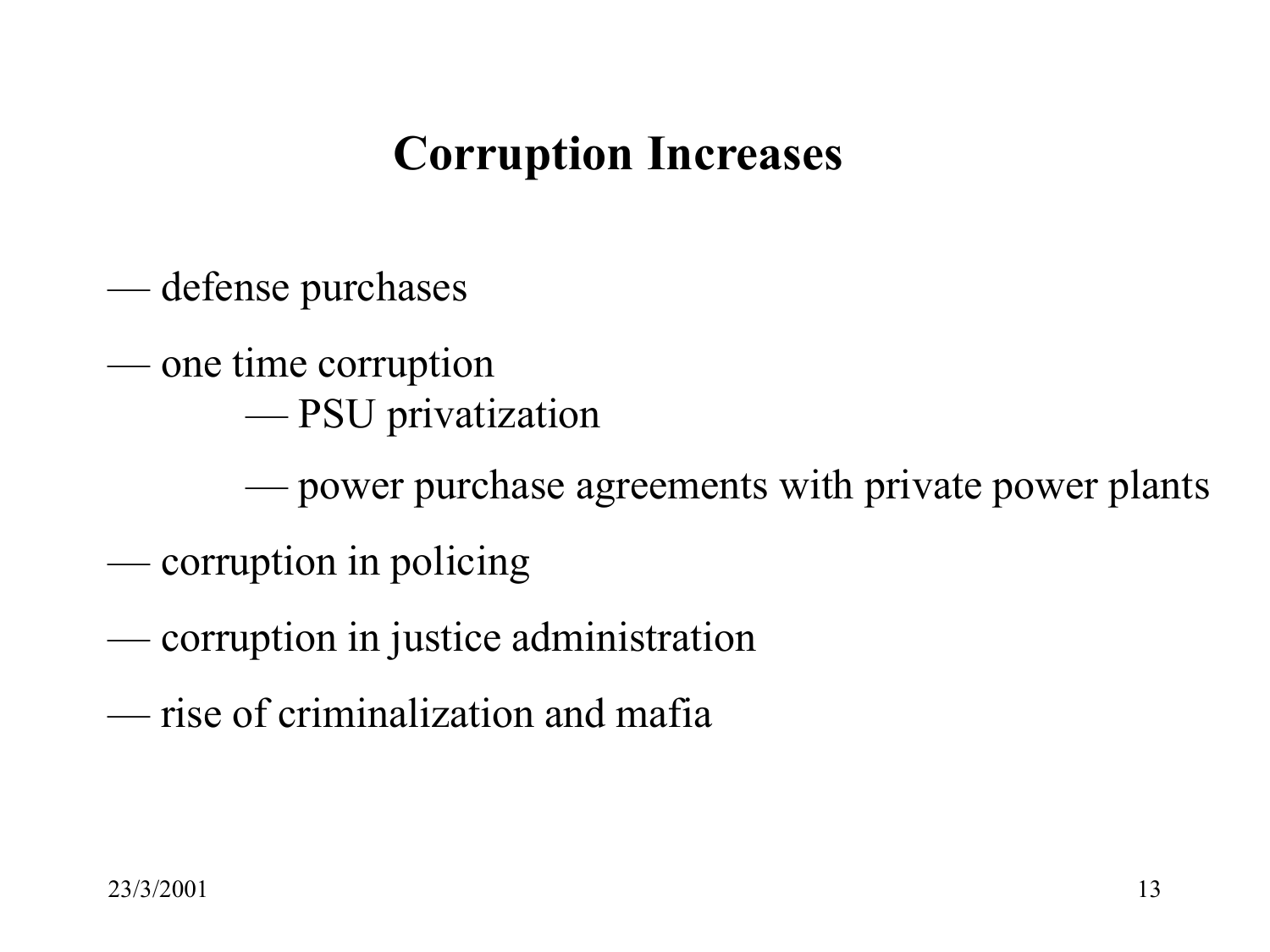#### Answer: Barriers to Corruption

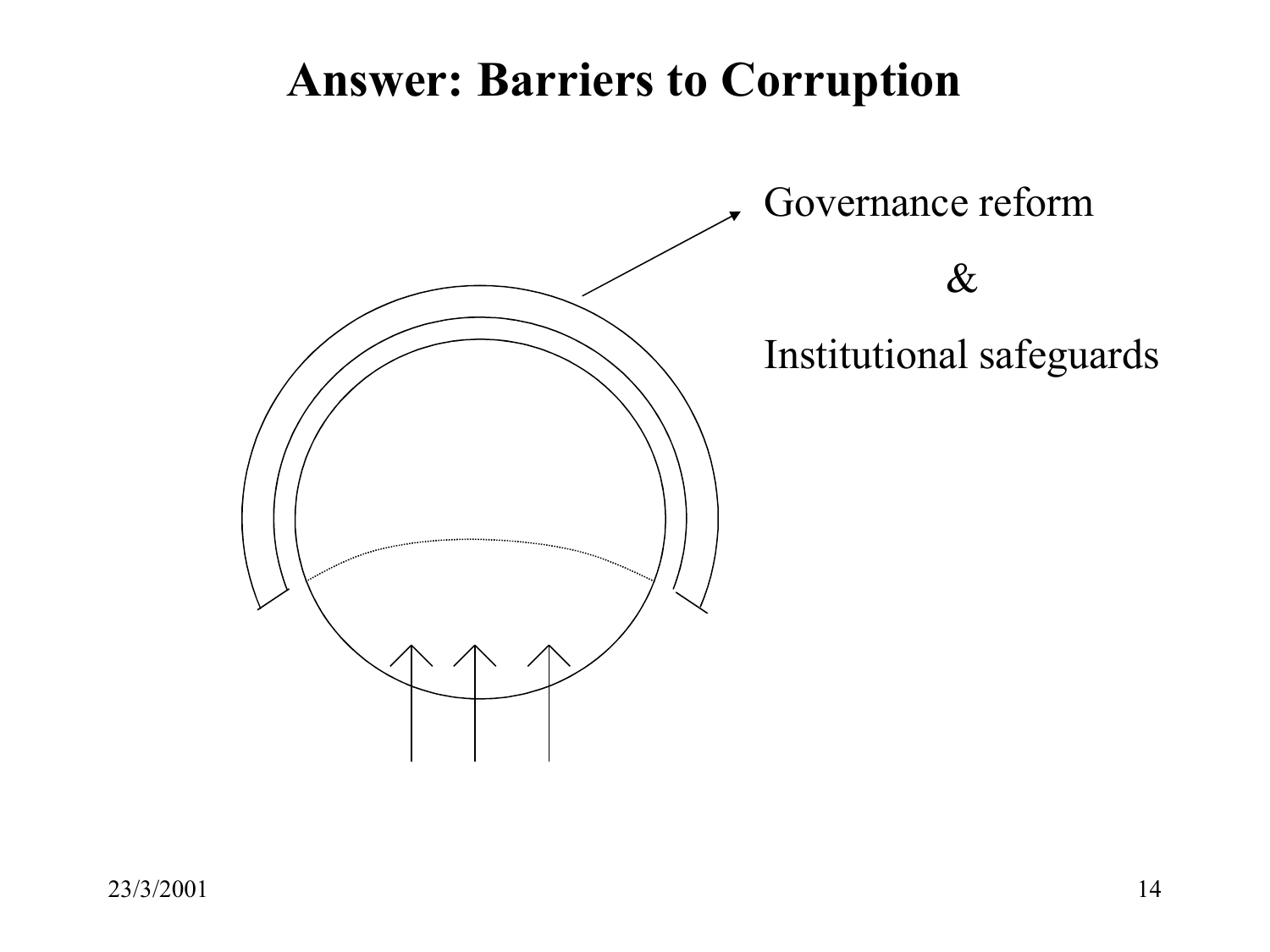# Causes of Corruption

- unaccounted election expenditure
- centralization
- secrecy
- political control of crime investigation
- judicial failure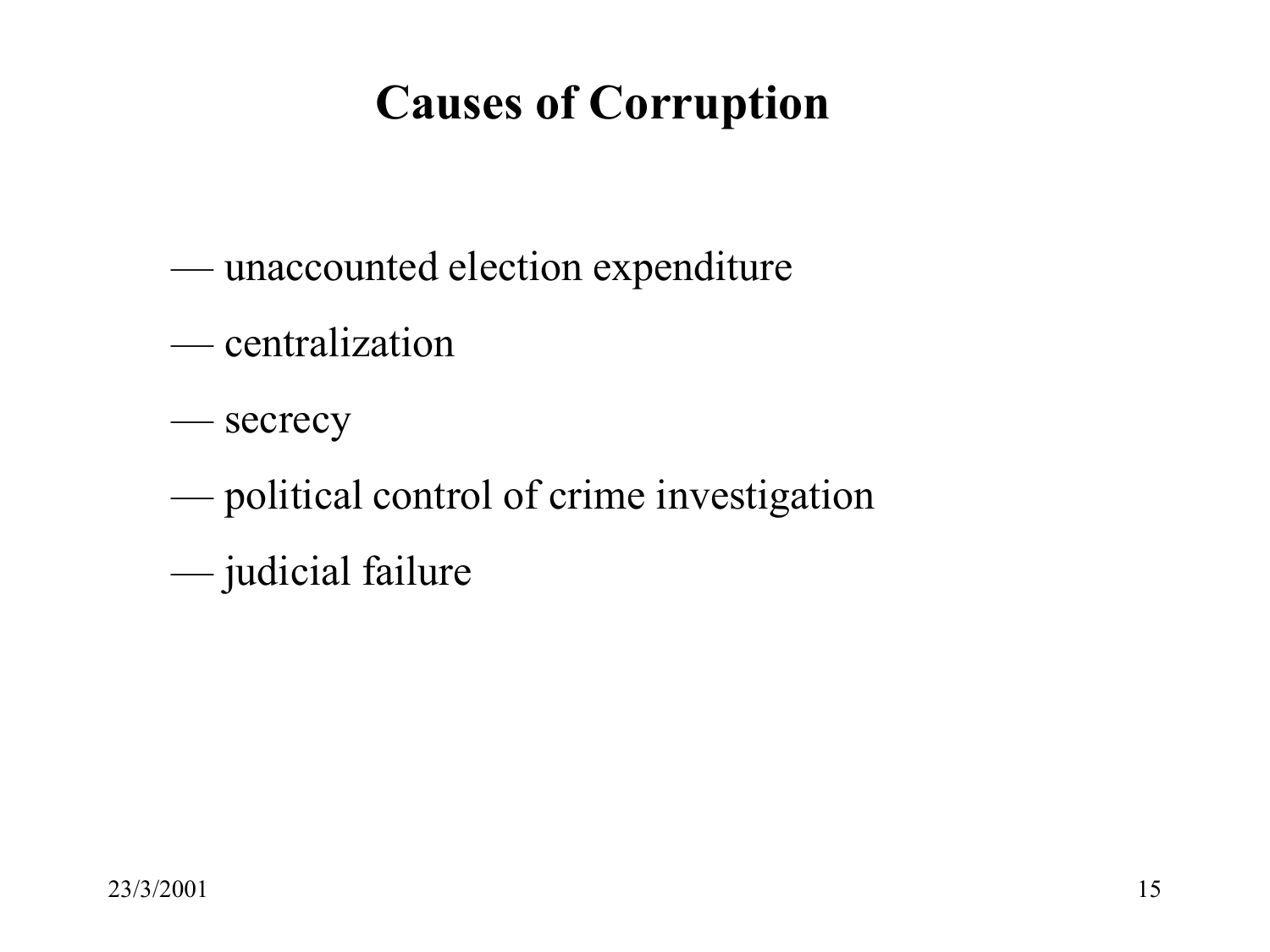# Election Expenditure

— legal limit for parliament Rs 1.5 million

actual expenditure Rs 10 -50 million

— nation-wide expenditure (parliamentary  $+$  state leg)

Rs 70 billion

— For illegitimate purposes

— vote buying

— hiring musclemen

— bribing officials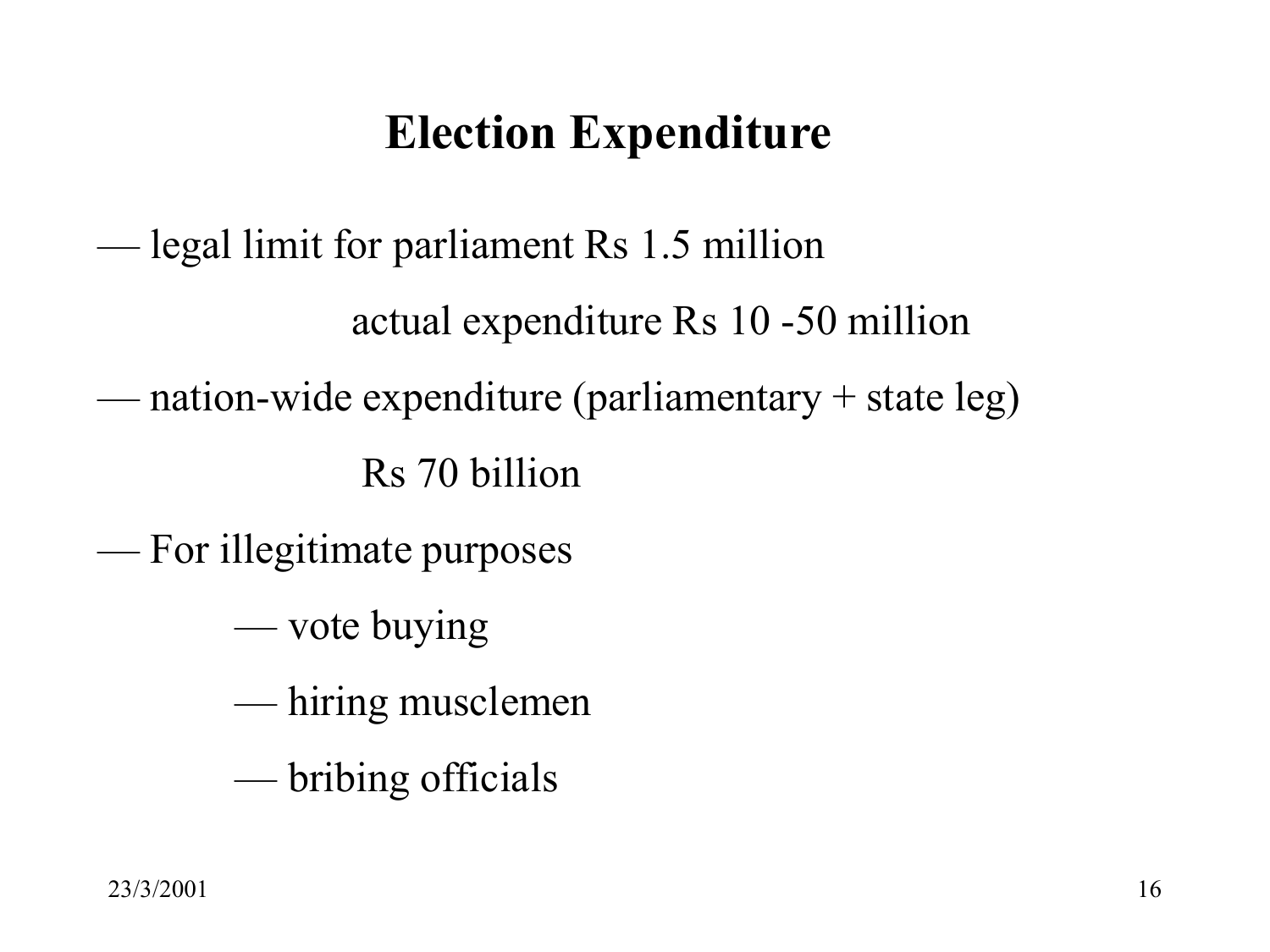# Expenditure - India vs US

| India 1999                                   | <b>US 2000</b>                |
|----------------------------------------------|-------------------------------|
| total Rs 70 bn                               | total \$ 3 bn                 |
| $=$ \$ 1.5 bn (at current<br>exchange value) |                               |
| $=$ \$ 7.8 bn ( at ppp)                      | 50% for issue advertising     |
| unaccounted & undisclosed                    | actual election exp. \$1.5 bn |
| illegitimate                                 |                               |
|                                              |                               |

Indian expenditure is 5 times the US expenditure Indian per capita income in PPP terms is  $1/20<sup>th</sup>$  of the US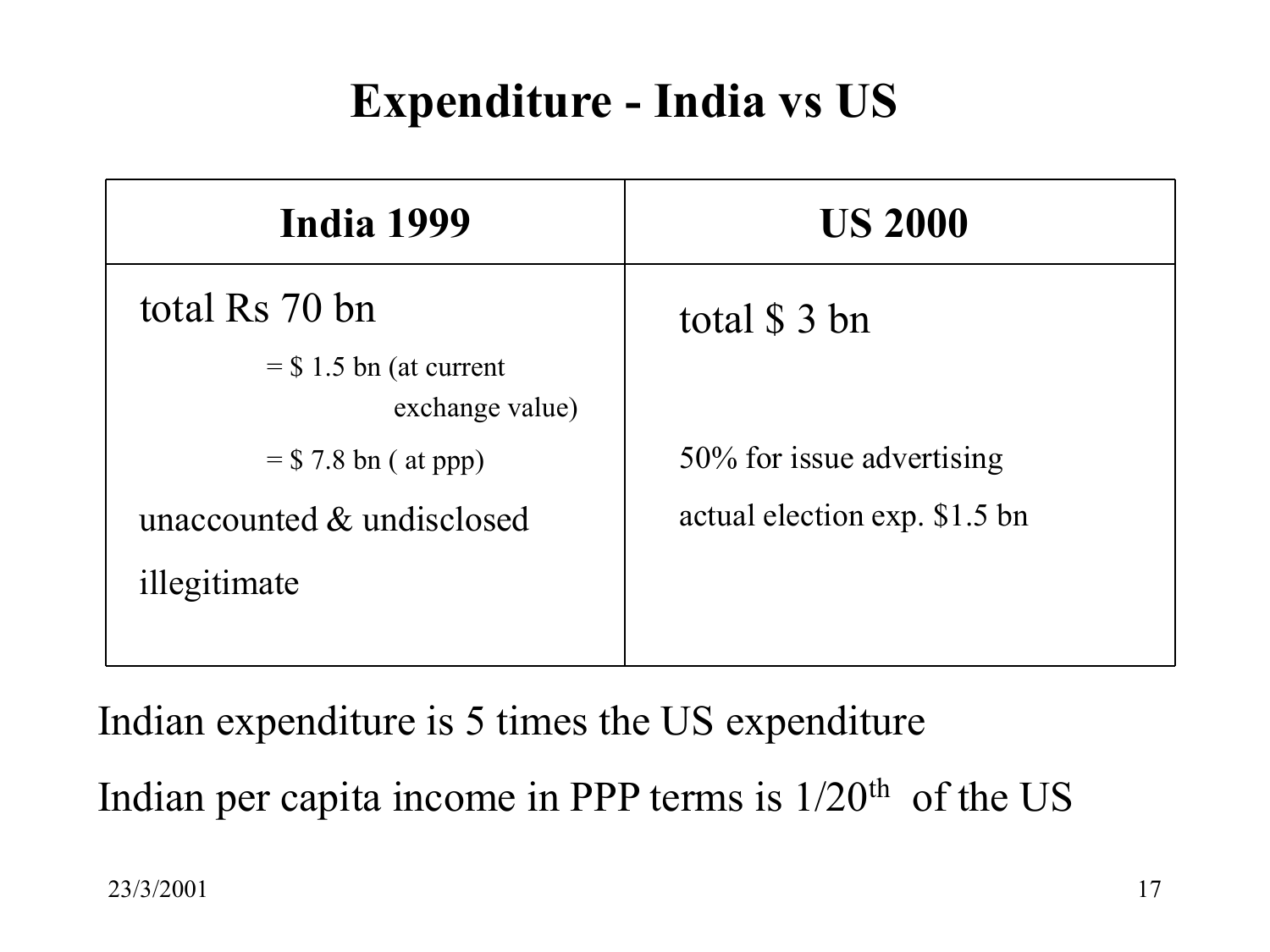#### Consequences of High Unaccounted Expenditure

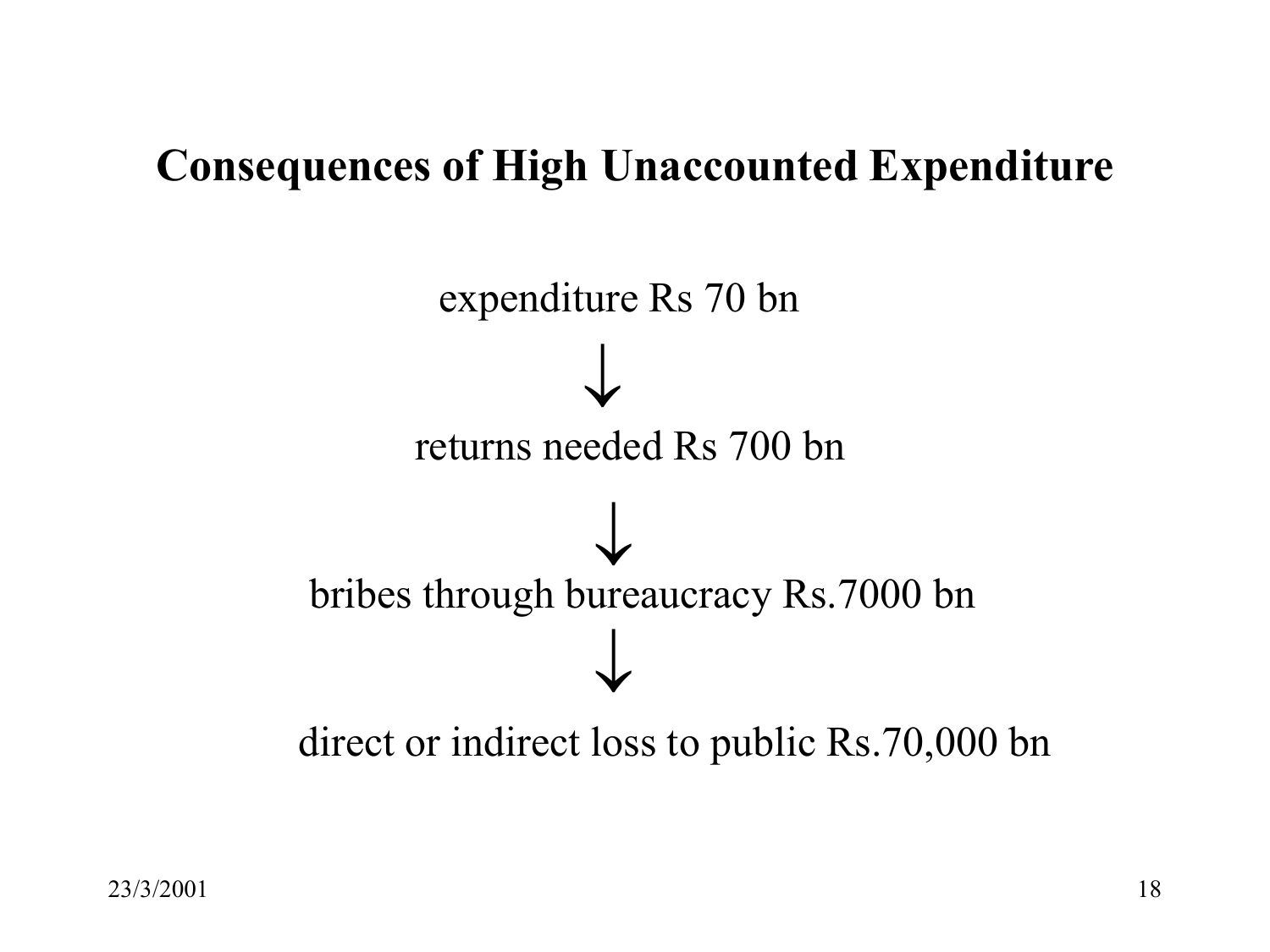### **Centralization**  $\Rightarrow$  **Corruption**

- one corrupt link in a long chain is enough
- accountability is diffuse
- people do not vote sensibly
- organized govt.. workers vs people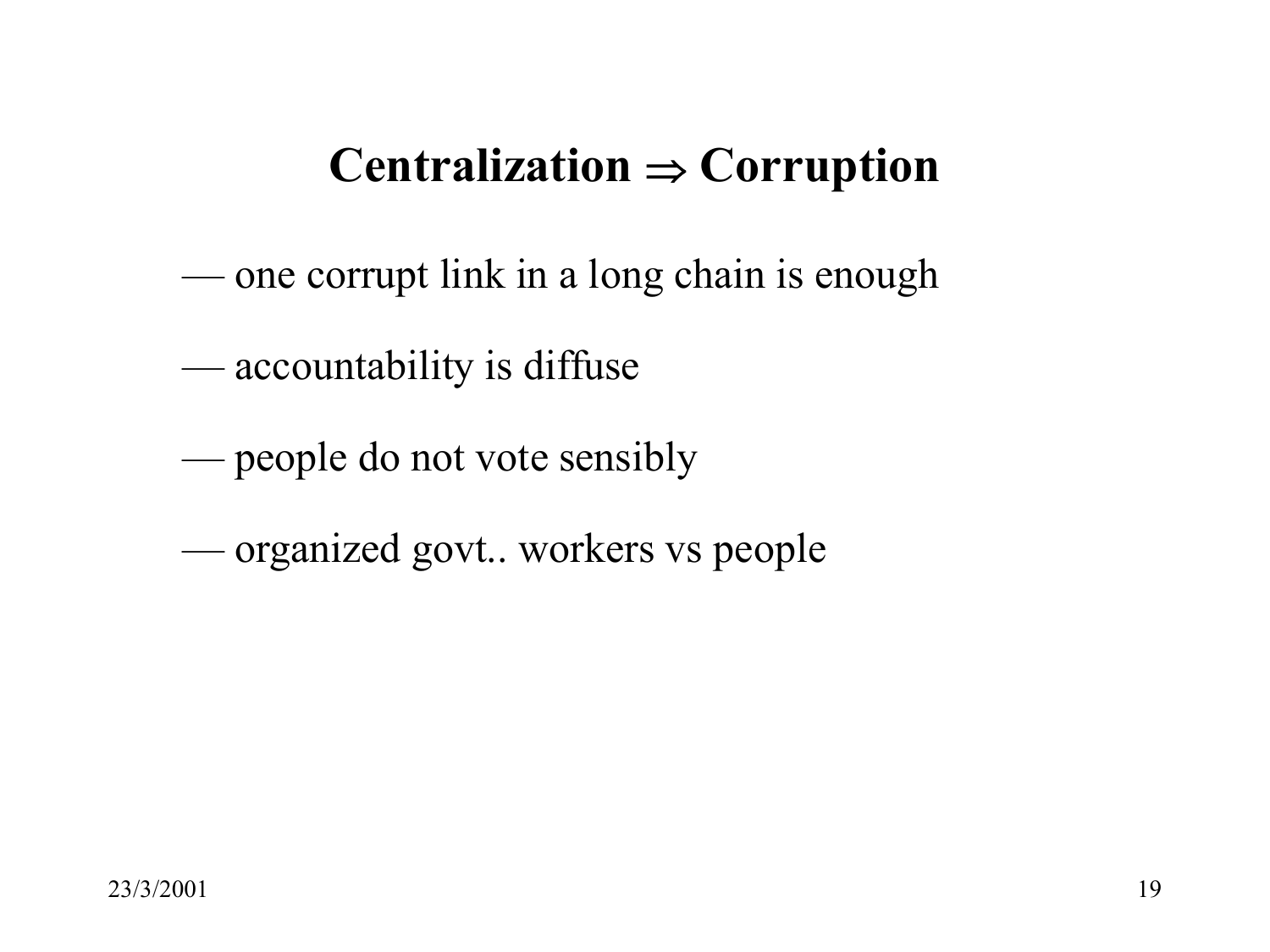# Why do people take money to vote? In a centralized regime



change of governments does not change governance

people take money to vote to maximize short term gain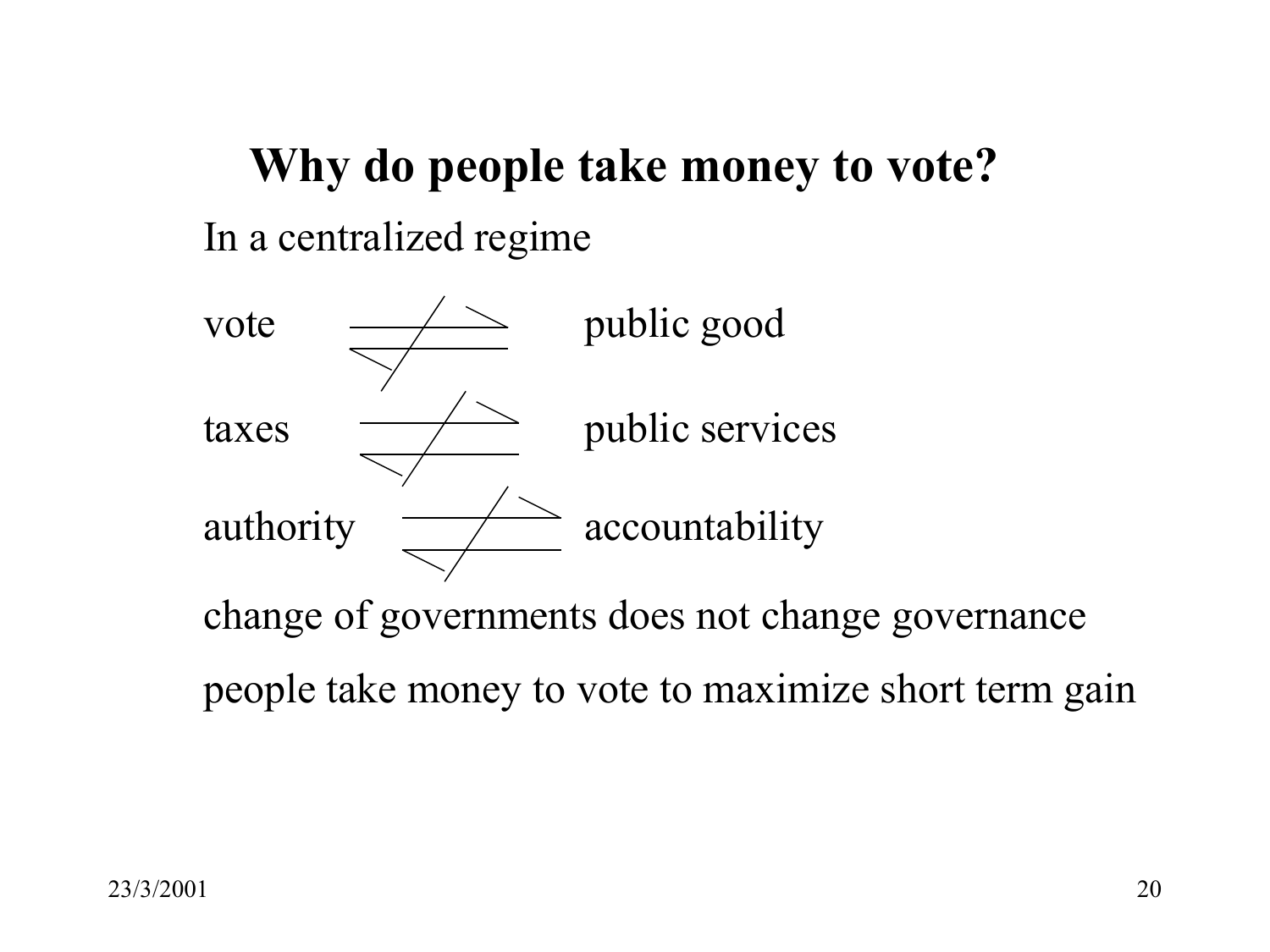#### Government Workers

- India population : 1000m
- workers in organized sector 28 m
- workers in government: 20 m
- people vs employees iniquitous power relationship
- therefore people easy victims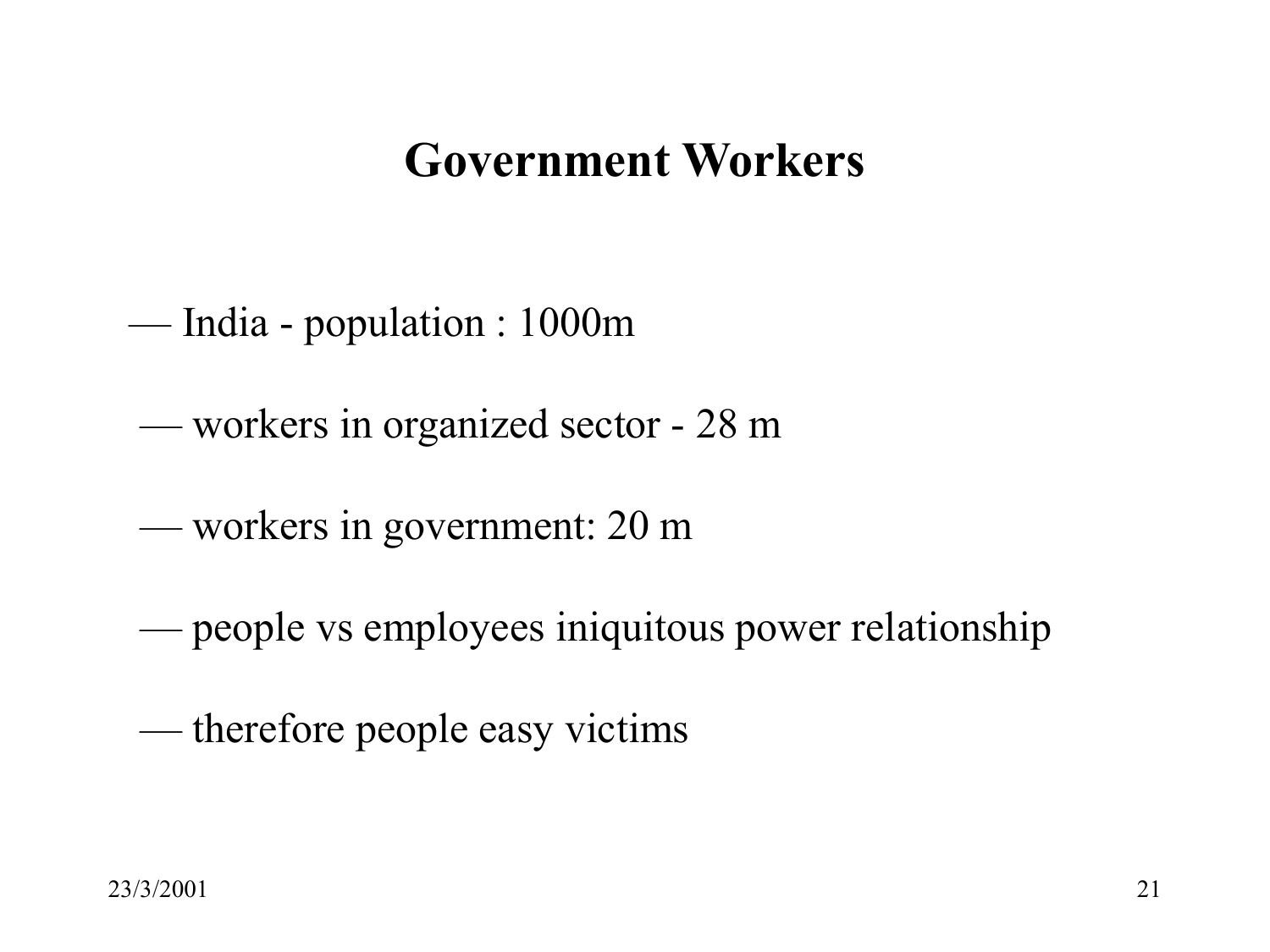# Secrecy in Government

- obscure procedures
- secrecy in decision making
- non-disclosure of information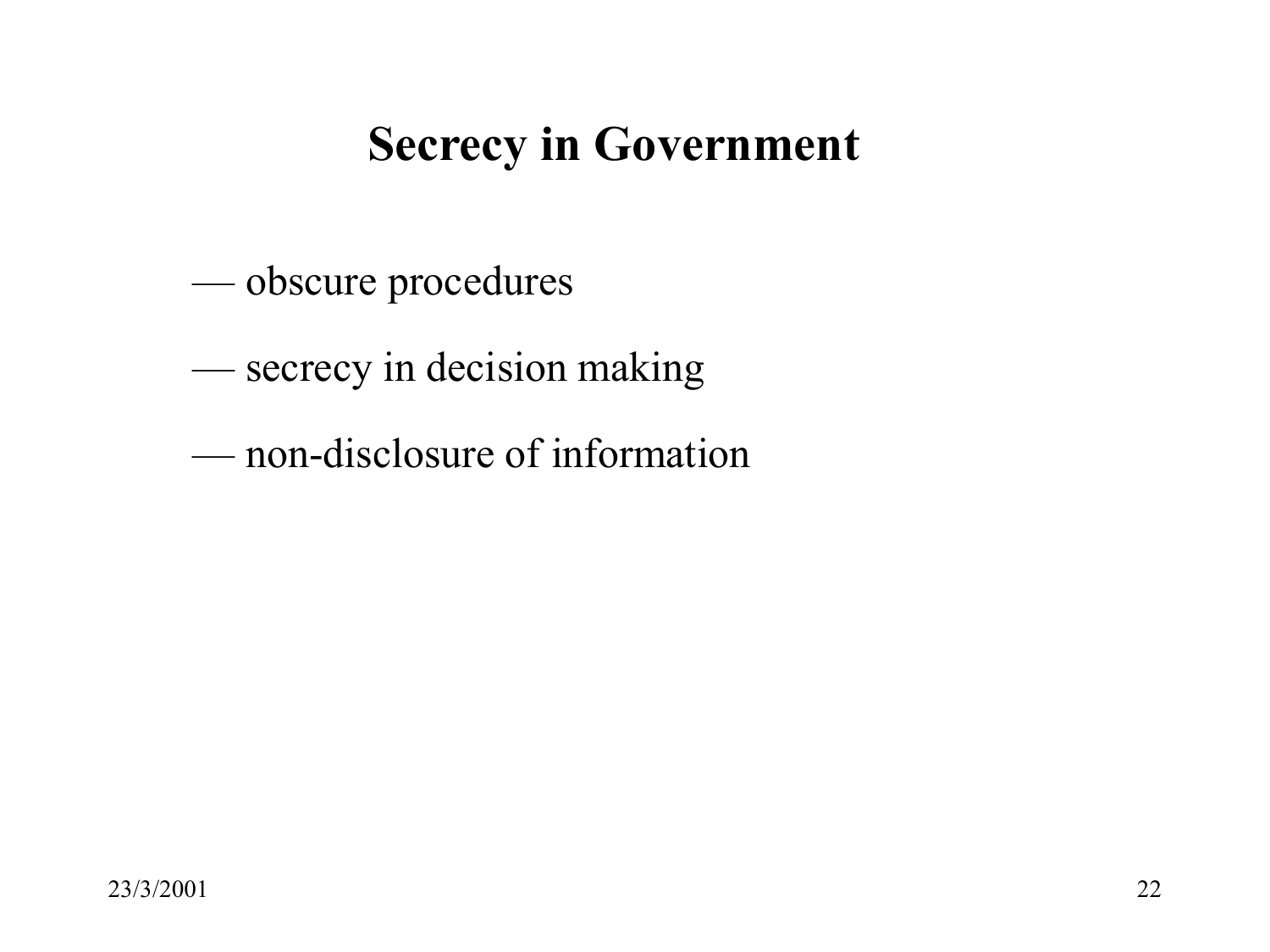# Crime or Corruption Investigation

- controlled by political executive
	- charge sheets
	- police placements
	- launching prosecution
	- dropping a case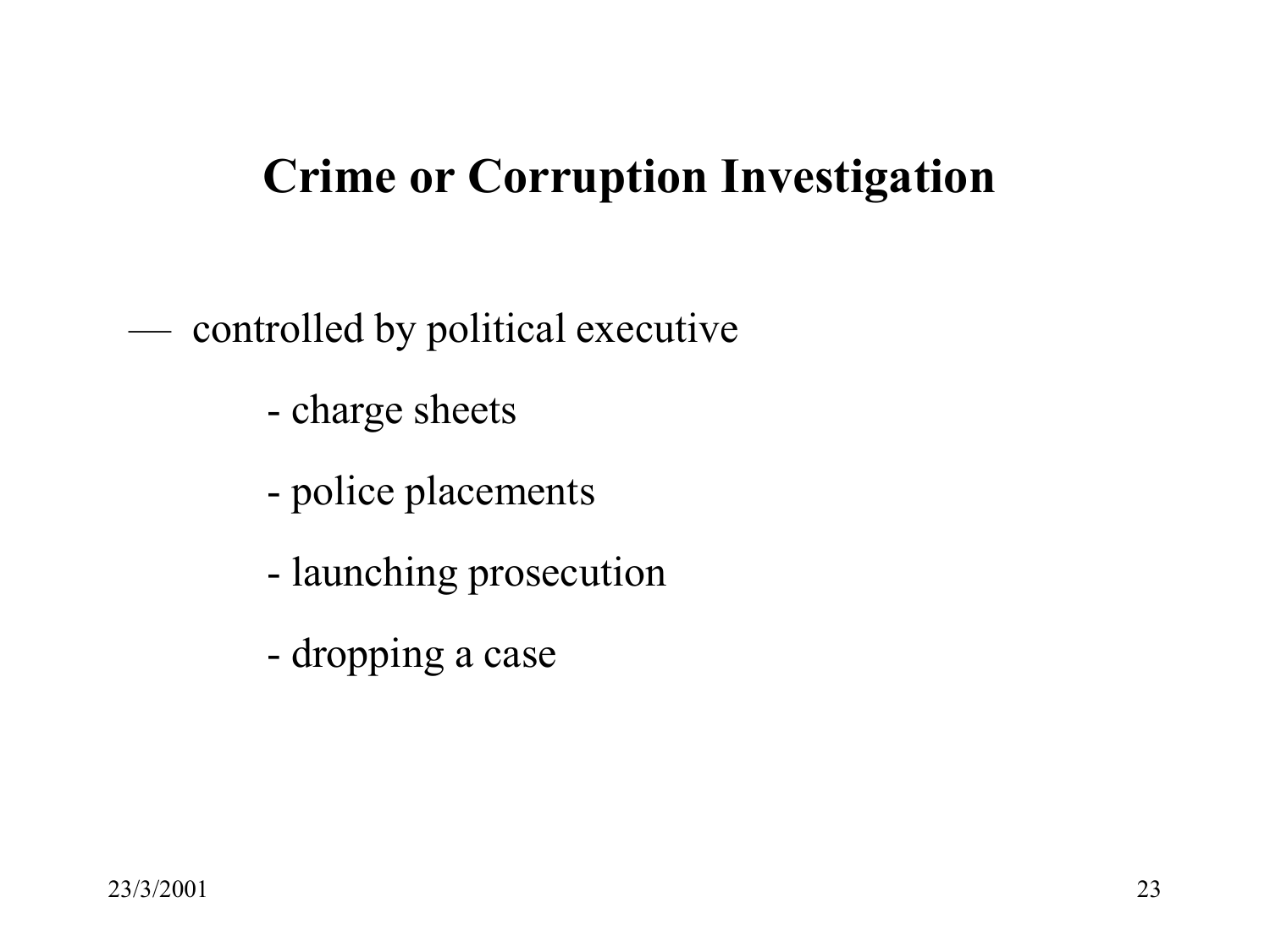#### Judicial Processes

— slow

—inaccessible

— expensive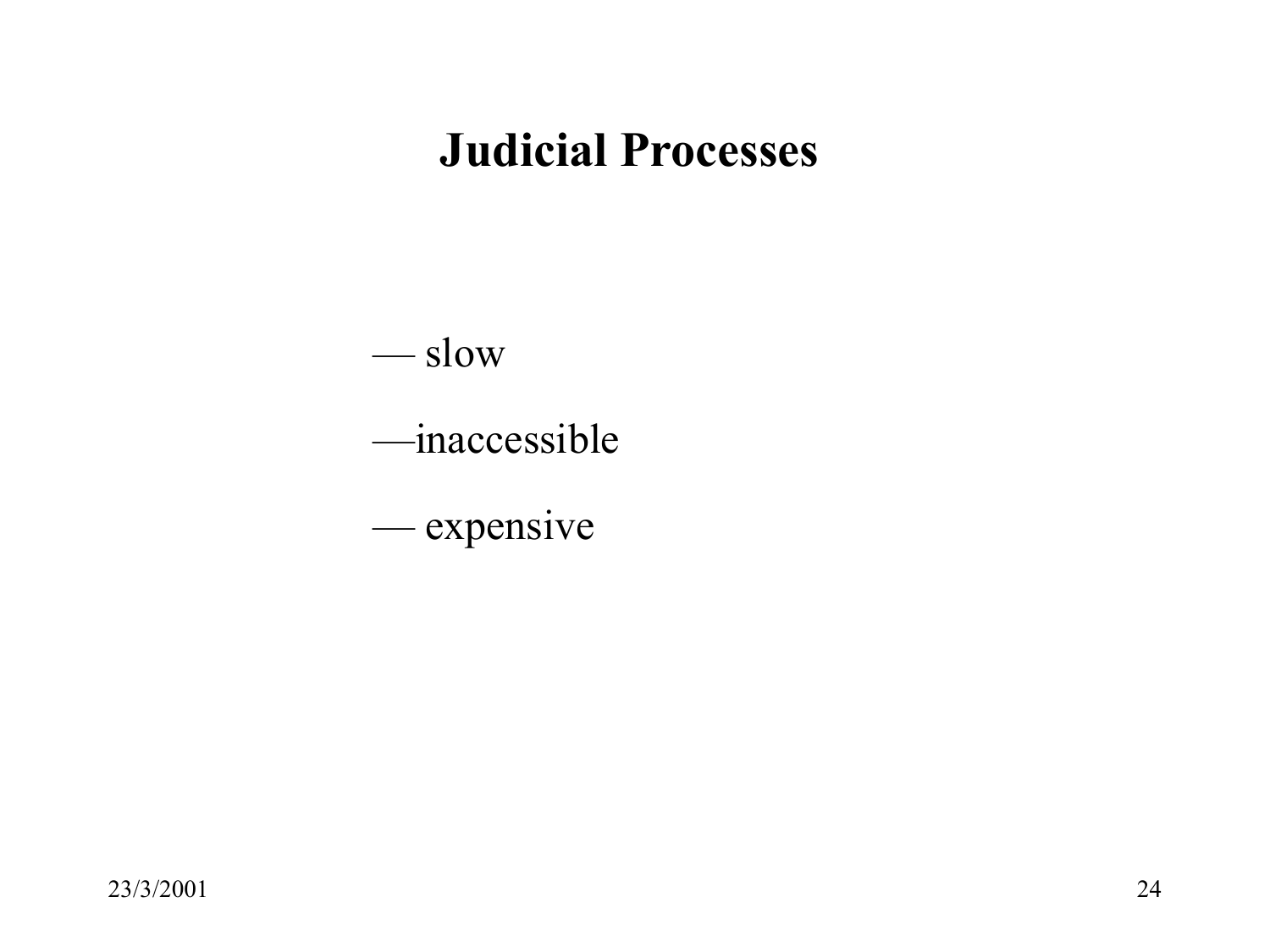# How to Combat Corruption

Electoral reform

— disclosure

— incentive for funding

— severe penalties eg. German law

Chancellor Kohl

— partial public funding

— PR instead of FPTP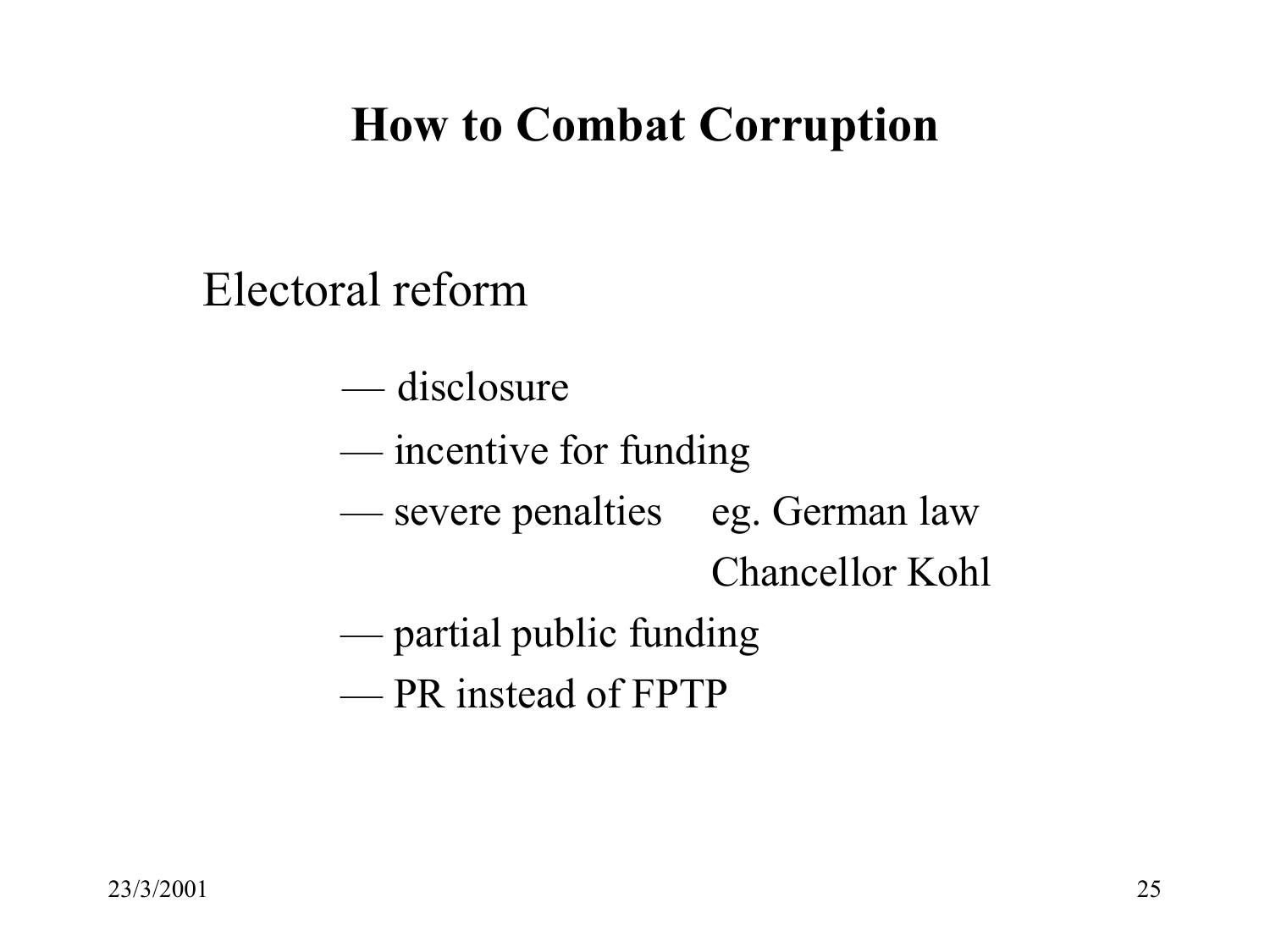# Decentralization & Subsidiarity

- funds
- functions
- functionaries
- stake-holder empowerment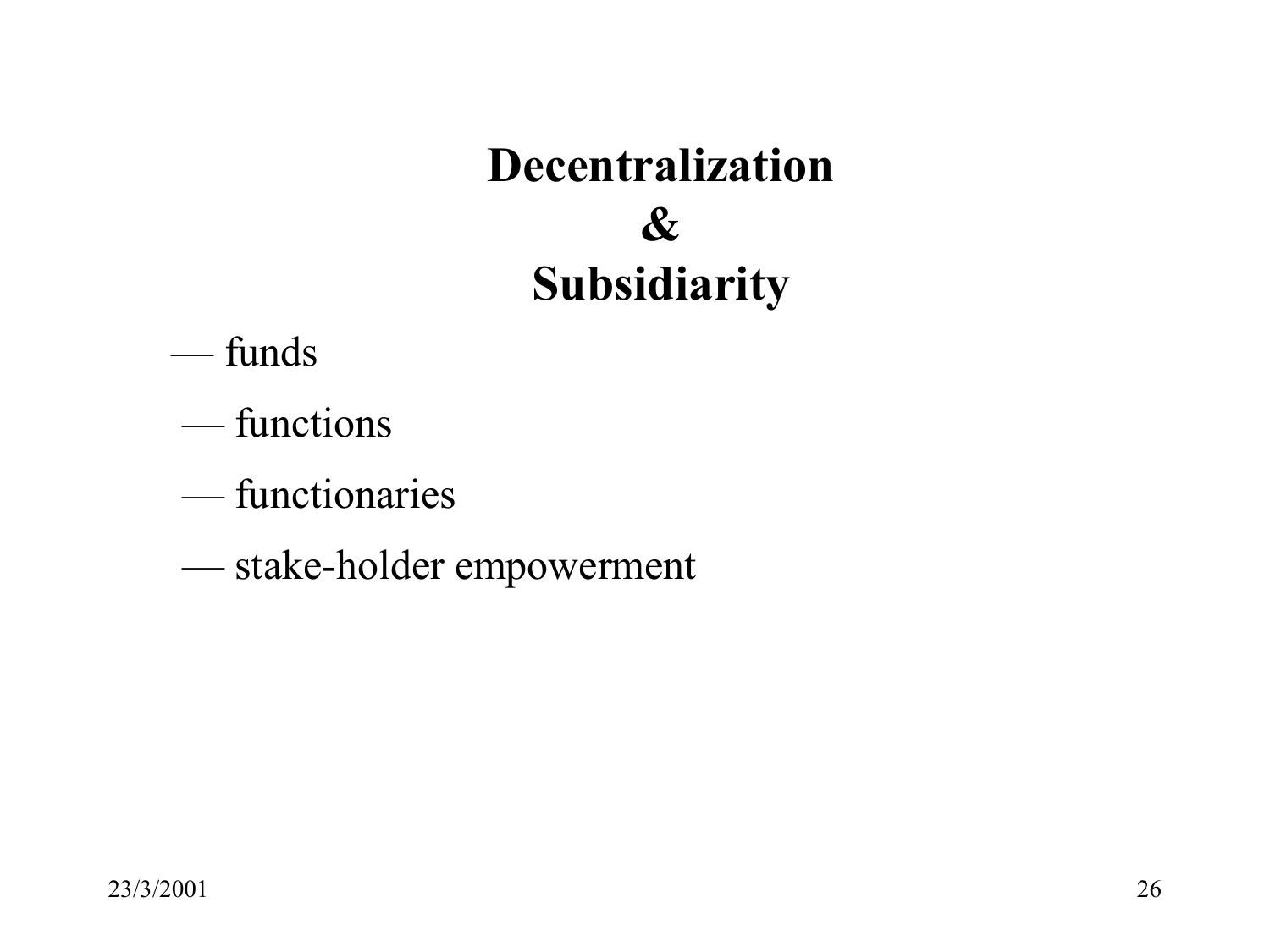# Other Steps

- right to information
- independent crime investigation
- judicial reforms
- ombudsman